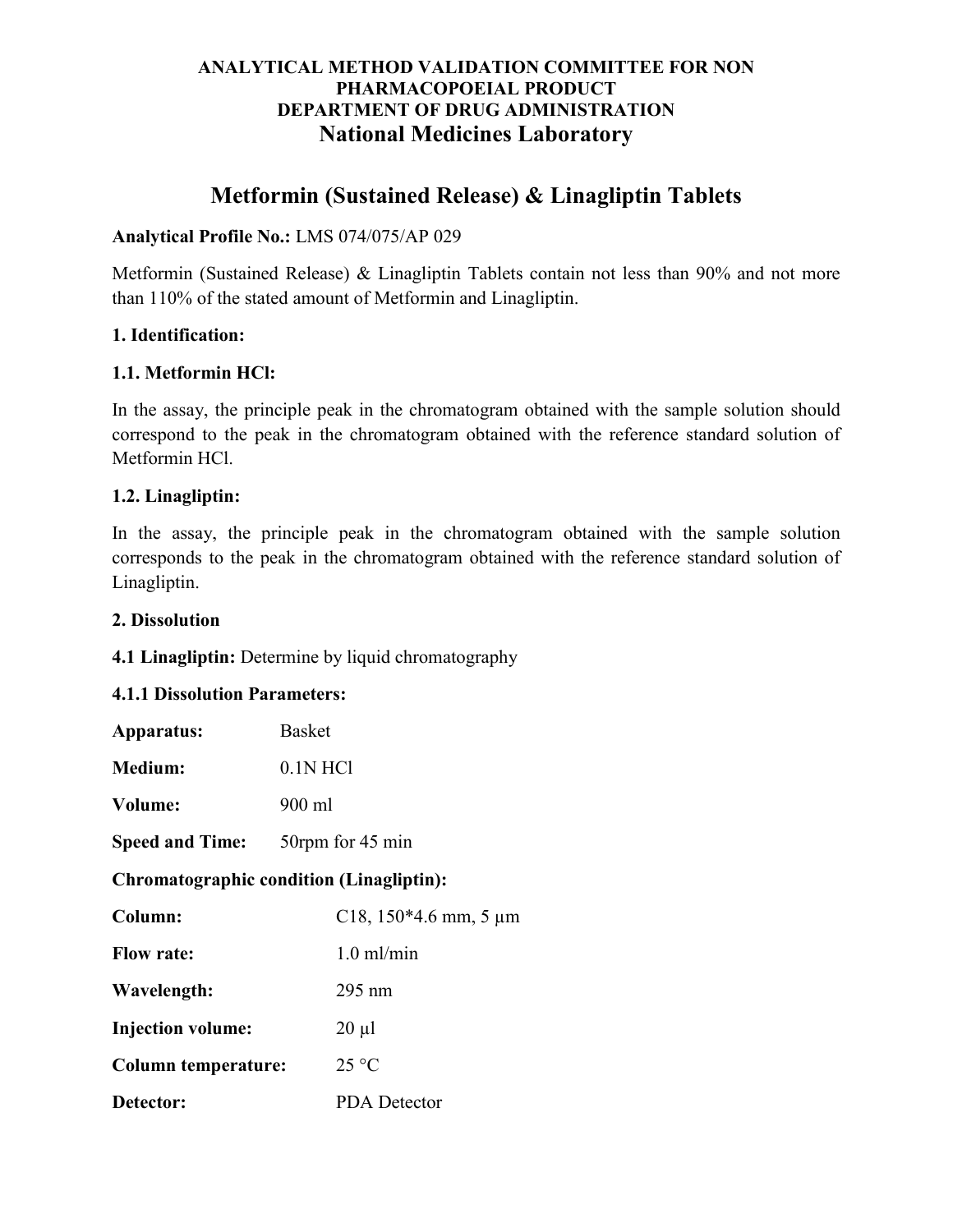#### **4.1.2 Test Solution:**

Place 1 tablet in each dissolution vessel and run the apparatus as per above condition and collect the sample solution from each jar at specified time. After the completion of the dissolution, filter the resulting solution.

#### **4.1.3 Reference Solution:**

Weigh accurately about 13.5 mg of working standard of Linagliptin and transfer into 100 ml volumetric flask. Add about 60 ml of 0.1 N HCl, sonicate for 15 minutes, cool and make up the volume to 100 ml with 0.1 N HCl. Dilute 2 ml of the resulting solution to 100 ml with 0.1 N HCl. Filter the resulting standard solution through a membrane filter of  $0.2 \mu m$ .

#### **4.1.4 Procedure:**

#### **Linagliptin:**

Separately inject 20 µl of standard and sample solution and blank solution (dissolution medium) and obtain the respective chromatograms. The test is not valid unless the column efficiency is not less than 2000 theoretical plates, tailing factor is not more than 2.0 and the relative standard deviation for replicate injections is not more than 2.0%. Measure the peak responses. Measure the peak responses and calculate the % release of the drug.

#### **4.1.5 Limit:**

D. Not less than 80 % of the stated amount

## **4.2 Metformin Sustained release tablet:** Determine by UV Spectroscopy

#### **4.2.1 Dissolution test condition**

| <b>Apparatus:</b> Basket |                                 |
|--------------------------|---------------------------------|
| <b>Medium:</b>           | 1000 ml phosphate buffer pH 6.8 |
| <b>Speed:</b>            | $100$ rpm                       |
| Time:                    | 1 hour, 3 hours and 10 hours    |

#### **4.2.2 Reference solution:**

Weigh accurately about 25 mg of working standard of metformin hydrochloride and transfer into 100 ml volumetric flask. Dissolve with water and make up the volume to 100 ml with water. Dilute 2 ml of the standard solution to 100 ml with dissolution medium.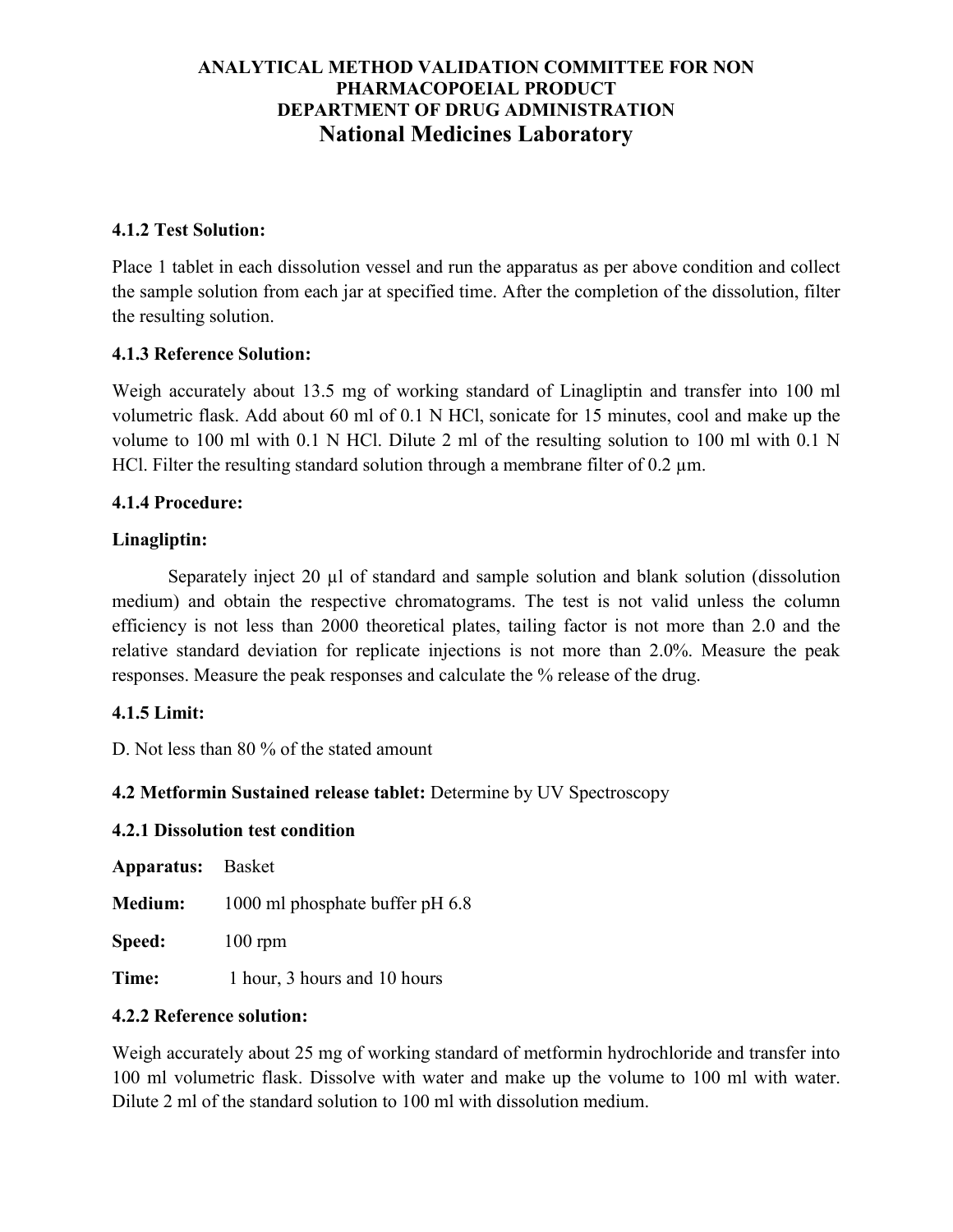#### **4.2.3 Test solution:**

Place 1 tablet in each dissolution vessel and run the apparatus as per above condition and collect the sample solution from each jar at specified time. After the completion of the dissolution, filter the resulting solution.

#### **4.2.4 Procedure:**

Dilute 1 ml of the filtrate to 100 ml with dissolution medium. Measure the absorbance of the standard and sample solution at about 232 nm. Calculate the percentage of drug release in the tablet.

#### **4.2.6 Limit:**

 $1<sup>st</sup>$  hr: 25% to 50% of the stated amount

3<sup>rd</sup> hr: 45% to 70% of the stated amount

8<sup>th</sup> hr: NLT 80% of the stated amount

## **3. Uniformity of the content (Linagliptin):** Determine by liquid chromatography

#### **3.1 Chromatographic system:**

Same as Assay

## **3.2 Test Solution:**

Take 10 tablets and transfer individually to 100ml volumetric flask. Add 60ml of mobile phase and sonicate for 15 min to disperse the tablet. Make up the volume with mobile phase. Filter the final solution through  $0.2 \mu$ m membrane filter. (25ppm)

#### **3.3 Reference Solution:**

Weigh accurately about 12.5 mg Linagliptin working standard in 50 ml volumetric flask and add 35 ml mobile phase. Dissolve by sonication and dilute to 50 ml with mobile phase. Dilute 5 ml resulting solution to 50 ml with mobile phase. Filter the resulting standard solution through 0.2 µm membrane filter. (25ppm)

## **3.4 Chromatographic Procedure:**

Inject 20 µl of standard and sample solution separately and obtain the respective chromatogram. The test is not valid unless the column efficiency is not less than 2000 theoretical plates, tailing factor is not more than 2.0 and the relative standard deviation for replicate injections is not more than 2.0%. Measure the peak responses. Measure the peak responses and calculate the content of Linagliptin in each tablet.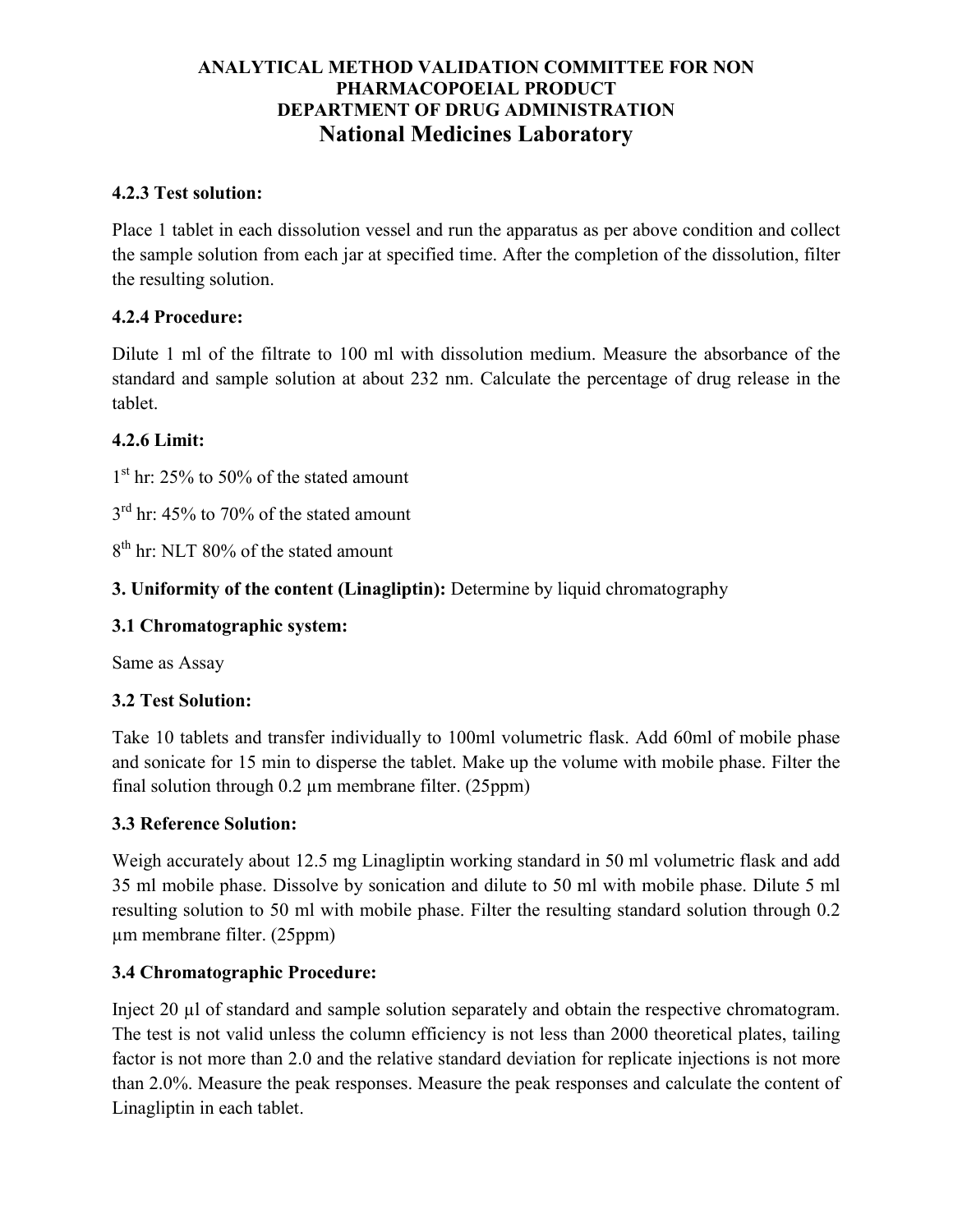#### **3.5 Limit:**

85-115% of the stated amount

**4Assay:** Determine by liquid chromatography

#### **4.1 Chromatographic system**

| Column:                   | C18, $(150*4.6$ mm), 5 µm                 |  |
|---------------------------|-------------------------------------------|--|
| <b>Flow rate:</b>         | $1.0 \text{ ml/min}$                      |  |
| Wavelength:               | 265 nm (Metformin) & 295 nm (Linagliptin) |  |
| <b>Injection volume:</b>  | $20 \mu l$                                |  |
| Detector:                 | <b>PDA</b> Detector                       |  |
| Column temperature: 25 °C |                                           |  |
|                           | <b>Buffer:</b> 0.02M Phosphate buffer     |  |

**Mobile phase:** Buffer: Acetonitrile (70:30)

## **4.2 Test Solution:**

Weigh individually 20 tablets & crush the tablet into fine powder. Weigh accurately the powder eq. to 500 mg of Metformin HCl in 100 ml flask, add 70 ml of mobile phase & sonicate for 15 minutes to dissolve. After sonication, cool to room temperature and make volume to 100 ml with mobile phase. Filter the final solution through 0.2 µm membrane filter.

**Note: Adjust the concentration of the standard preparation and sample preparation depending upon the strength of Metformin and Linagliptin Tablet.**

#### **4.3 Reference Solution:**

**Metformin HCl Standard solution:** Weigh accurately about 42.5 mg of working standard of Metformin HCl and transfer into 20 ml volumetric flask and sonicate to dissolve.

**Linagliptin Standard solution:** Weigh accurately about 12.5 mg Linagliptin working standard into separate 100 ml volumetric flask. Add about 70 ml of mobile phase and sonicate for about 10 minutes and make up the volume to 100 ml with mobile phase.

## **Mix Reference Solution:**